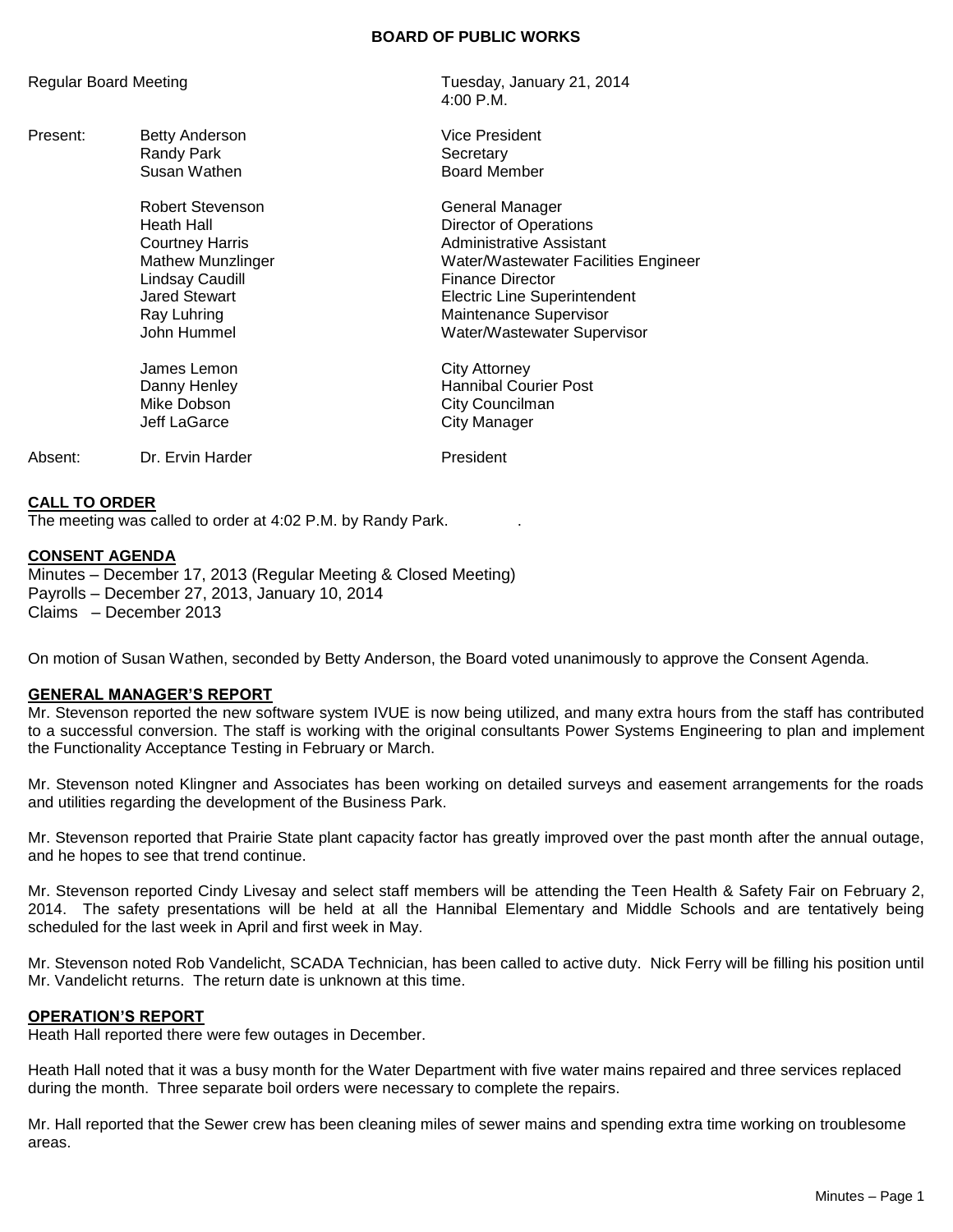Heath Hall reported that the Barnes Henry Electric System Coordination Study will be completed and ready to review on February 28, 2014.

## **FINANCIAL REPORT**

Lindsey Caudill presented the Board with the December 2013 financials.

Lindsey Caudill reported the Finance department has been working with the NISC conversion, and the Prairie State report. They are entering data into NISC to create the revenue/expenditure report to possibly present at next month's board meeting.

## **PROJECTS REPORT**

Matt Munzlinger reported the Sewer Department is continuing to complete bi-monthly testing at five locations for the Disinfection Byproduct Study. This project and Horner Shifrin will go to bid in June, pending a third trial scheduled in the spring.

Matt Munzlinger reported the WWTP Life Extension project received 60% drawings for review, and will be completed before the April Board Meeting for staff's review and comment.

Matt Munzlinger reported there is a list of improvements to be completed in the Patchen Street area and staff will work these improvements as weather permits.

On motion of Betty Anderson, seconded by Susan Wathen, the Board voted unanimously to approve the Regular Reports

## **NEW BUSINESS**

## **JEFF LAGARCE – MARK TWAIN AVENUE LIGHTING**

Jeff LaGarce presented a funding request for review regarding the Mark Twain Avenue Lighting project. MoDot will be working on the project, and City Council is requesting \$123,000 to help fund the expense. The plan is to install lighting with antique decorative features placed every 90 feet on Mark Twain Avenue. MoDot is willing to let HBPW install the lighting to save on installation expenses. This projected amount would need to be in the YE 2016 budget to allocate towards the project. There is a possibility if Shinn Lane is reclassified as a collector street that the City Council will want to divert an additional \$100,000 from Mark Twain Avenue lighting to a design contract for Shinn Lane. In such an event, the council may come back to the BPW for an additional subsidy for Mark Twain Avenue lighting.

On motion of Susan Wathen, seconded by Betty Anderson, the Board voted unanimously to approve the staff to allocate \$123,000 to support the Mark Twain Avenue lighting project in the YE 2016 budget.

## **KLINGNER CONTRACT**

Mr. Stevenson reported the hillside by the Southside substation is a very unsightly property and is a problem. The maintenance and landscaping on the property need a permanent fix. A contract from Klingner & Associates was presented for review and the projected amount to update the property would be \$150,000.

On motion of Randy Park, seconded by Susan Wathen, the Board voted unanimously to table the Klingner & Associates Contract as presented until other priorities have been accomplished.

#### **RESERVE CAPACITY CONTRACT**

Mr. Stevenson presented information regarding the Reserve Capacity Contract. At this time the HBPW must find reserve capacity elsewhere since the contract has been rendered with Centralia and Marceline. Illinois Power Marketing Company has offered a contract for the year 2014.

No vote was taken, nor was any objections stated.

#### **IBEW MOU**

Mr. Stevenson presented the IBEW MOU contract and reported that negotiating is complete. The union will be meeting on January 22, 2014.

On motion of Betty Anderson, seconded by Susan Wathen, the Board voted unanimously to approve the IBEW contract contingent upon the Unions approval.

## **5 YEAR PLAN**

Heath Hall presented the preliminary for FY 2014-2015 and beyond 5 Year Plan, which is intended to show all proposed capital projects for the next five fiscal years. After Board approval, the document will go to Planning and Zoning on March 31, 2014 for their approval. The City Council also approves the 5 Year Plan for all City Departments. The plan was presented only for review and comment, and will be presented at the February Board Meeting for potential approval.